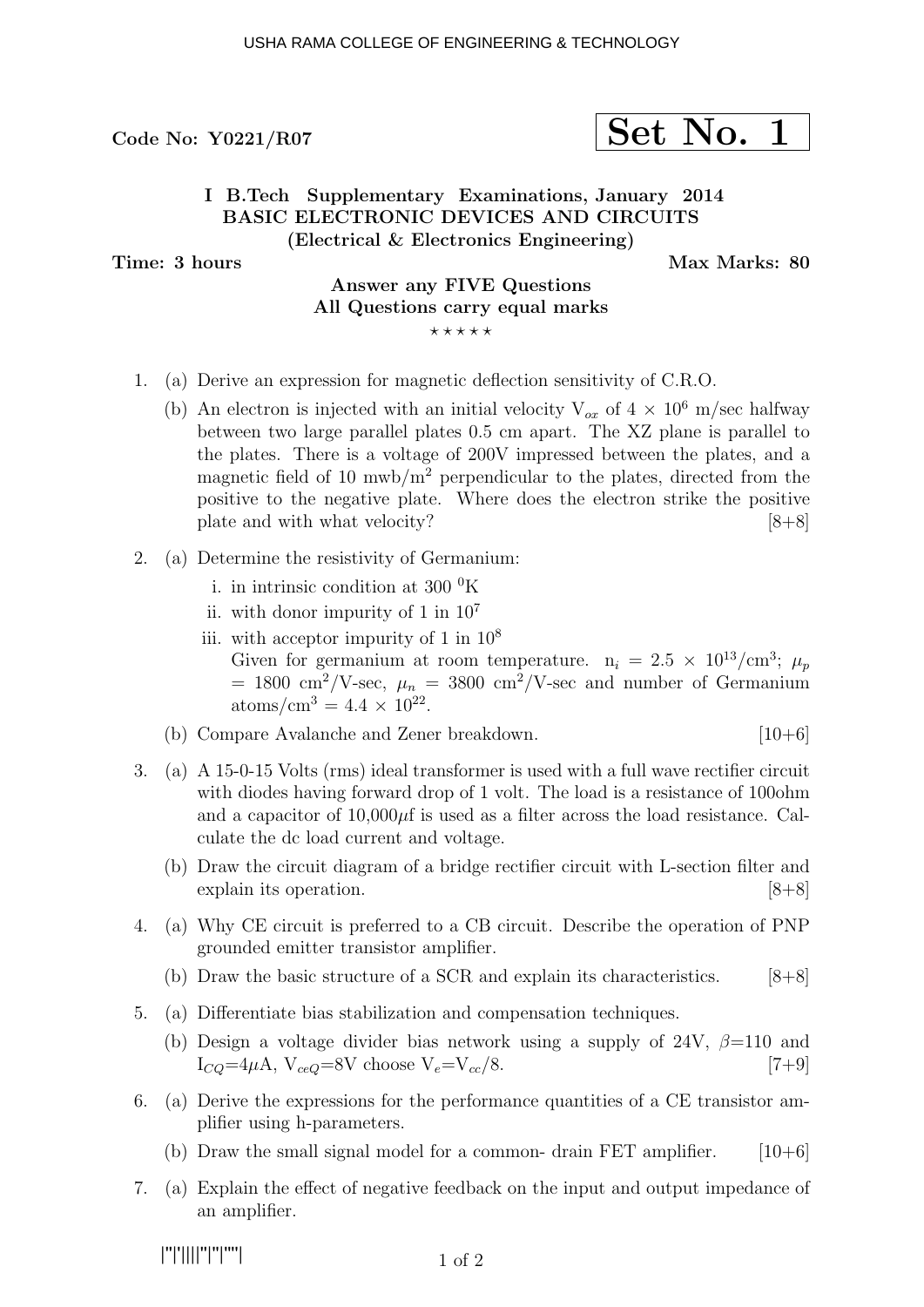# Code No:  $Y0221/R07$  Set No. 1

(b) An amplifier has a voltage gain of -100. The feedback ratio is -0.04. Determine the voltage gain with feedback, the output voltage of the feedback amplifier for an input voltage of 40mv, the feedback factor and the feedback voltage.

[8+8]

- 8. (a) State the Nyquist criterion for stability.
	- (b) Explain the principle of operation of a wien-bridge oscillator with the help of a neat diagram. Obtain an expression for its frequency of oscillation. [6+10]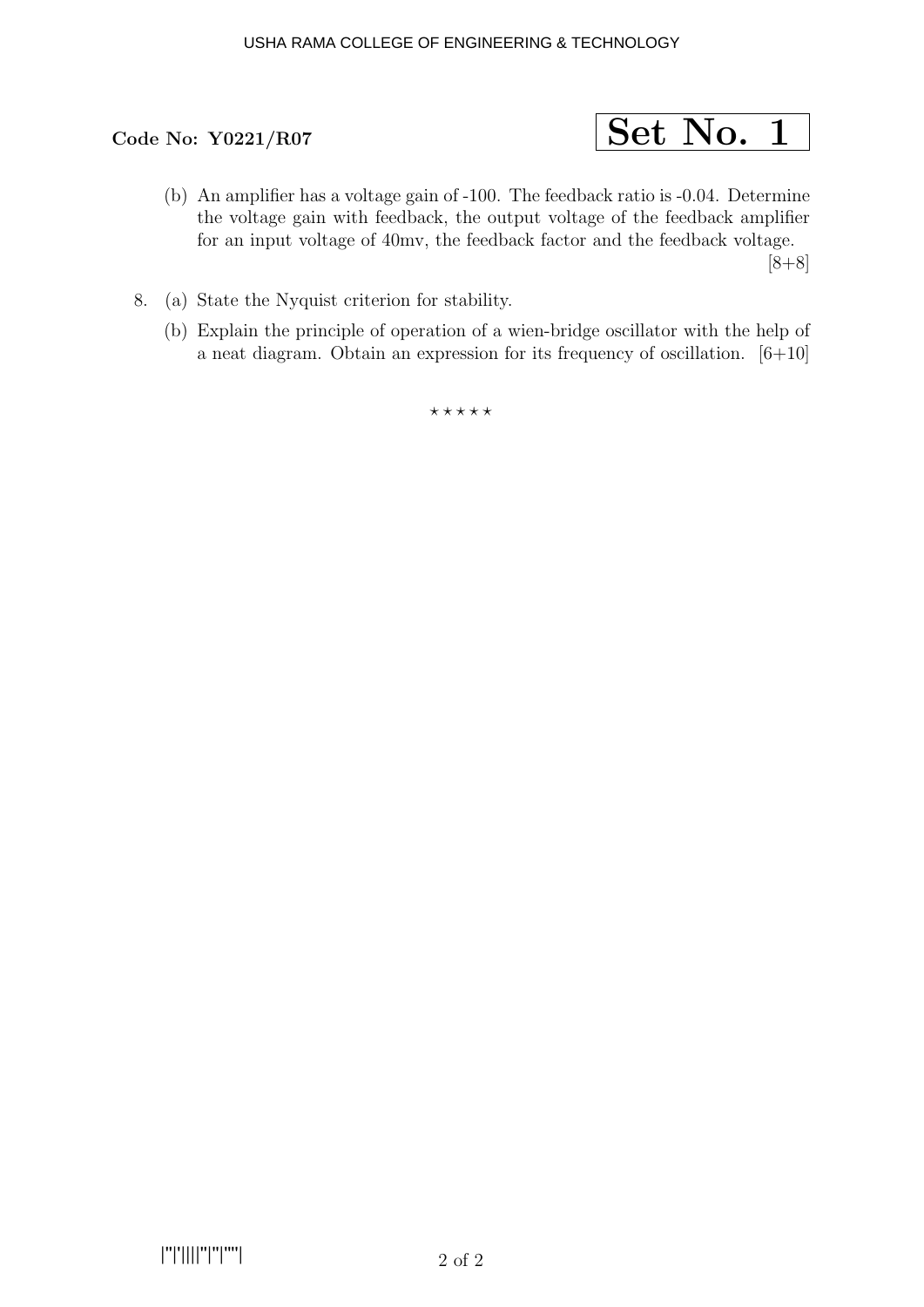## $\sigma$ Code No: Y0221/R07  $\vert$  Set No. 2

## I B.Tech Supplementary Examinations, January 2014 BASIC ELECTRONIC DEVICES AND CIRCUITS (Electrical & Electronics Engineering)

Time: 3 hours and the set of the Max Marks: 80

### Answer any FIVE Questions All Questions carry equal marks  $***$ \*\*

- 1. (a) With the help of necessary equations show that the trajectory of an electron is cycloid when it is placed in perpendicular electric and magnetic fields.
	- (b) Determine the velocity and kinetic energy of an electron accelerated through potential of  $3$  KV.  $[8+8]$
- 2. (a) Explain the working principle of an LED with necessary diagrams. Draw the V-I characteristics and explain.
	- (b) List out the applications of an LCD.  $[10+6]$
- 3. (a) Derive the expression for ripple factor in a full wave rectifier using an inductor filter.
	- (b) In a full wave rectifier using an LC-filter L=10 H, C=100 $\mu$  F and R<sub>L</sub>=500 $\Omega$ . Calculate  $I_{dc}$ ,  $V_{dc}$  for an input V=30sin (100 $\pi$ t). [8+8]
- 4. (a) Draw the circuit and explain the drain and gate characteristics of a JFET in C.S. configuration.
	- (b) Give the parameter values and specifications of a JFET.  $[10+6]$
- 5. (a) Differentiate bias stabilization and compensation techniques.
	- (b) Design a voltage divider bias network using a supply of 24V,  $\beta$ =110 and  $I_{CO} = 4\mu A$ ,  $V_{ceO} = 8V$  choose  $V_e = V_{cc}/8$ . [7+9]
- 6. (a) Draw and explain the approximate model of a CB amplifier.
	- (b) Find the voltage gain and current gain of a CE amplifier whose  $h_{ie}=1K\Omega$ , h<sub>fe</sub>=100, h<sub>re</sub>= 0.003, h<sub>oe</sub>= 50 $\mu$ A/V. Consider the source resistance of 50  $\Omega$ and load resistance of  $1K\Omega$ . [8+8]
- 7. (a) An amplifier has a gain of -100 and a distortion of 8%. What is the effect of introducing negative feedback with feedback factor of 0.05?
	- (b) Find  $A_f$  for a CE stage with an un bypassed emitter resistor.  $[8+8]$
- 8. (a) Find  $V_i/V_f$  for the network shown in figure 8a.



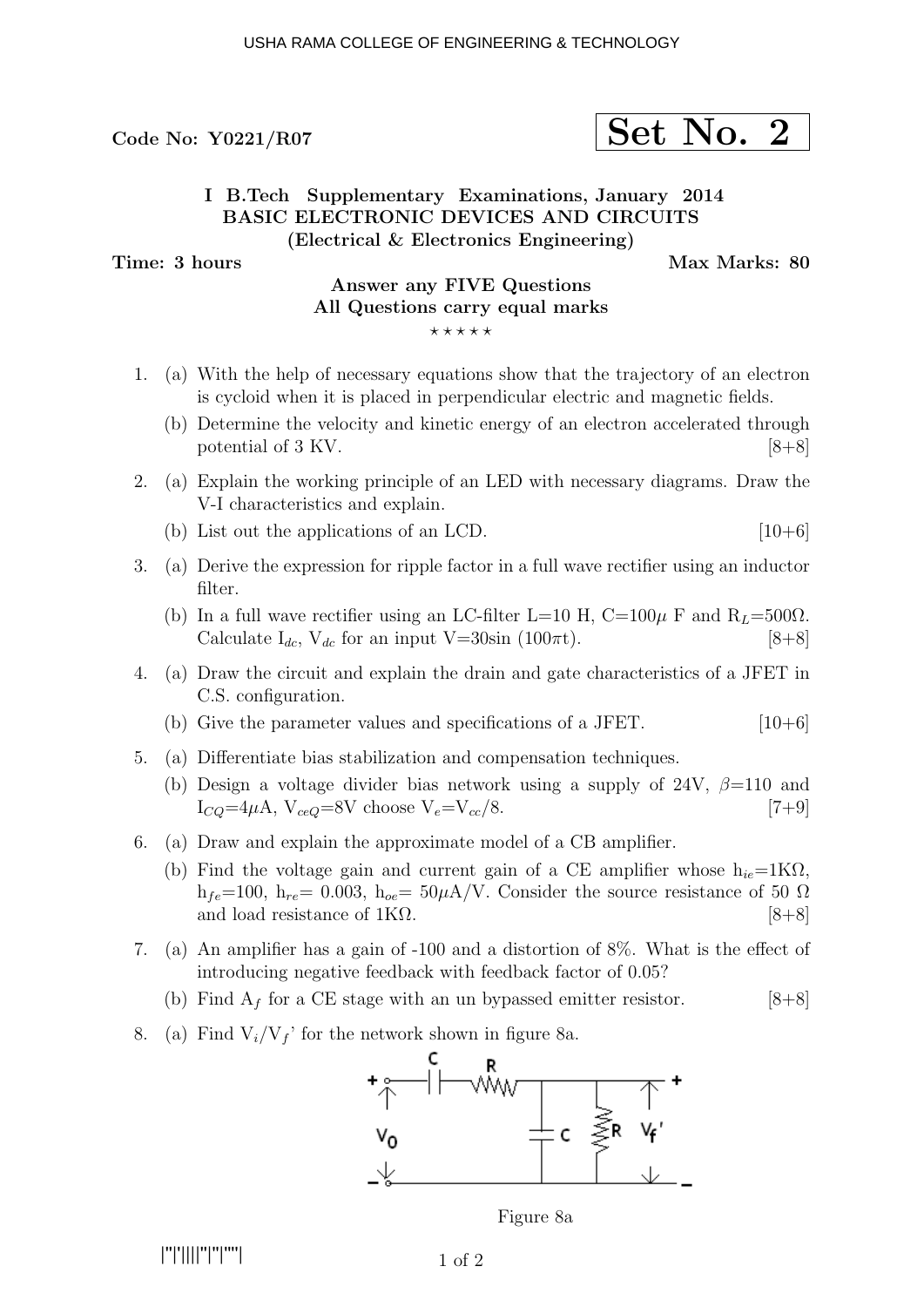Code No: Y0221/R07  $\qquad \qquad$  Set No. 2

(b) Sketch the circuit of a phase shift oscillator using feedback network shown in figure 8b.



Figure 8b

- (c) Find the expression for the frequency of oscillation, assuming that the network does not load down the amplifier of question (b).
- (d) Find the minimum gain required for oscillations of the circuit of question (b).

[16]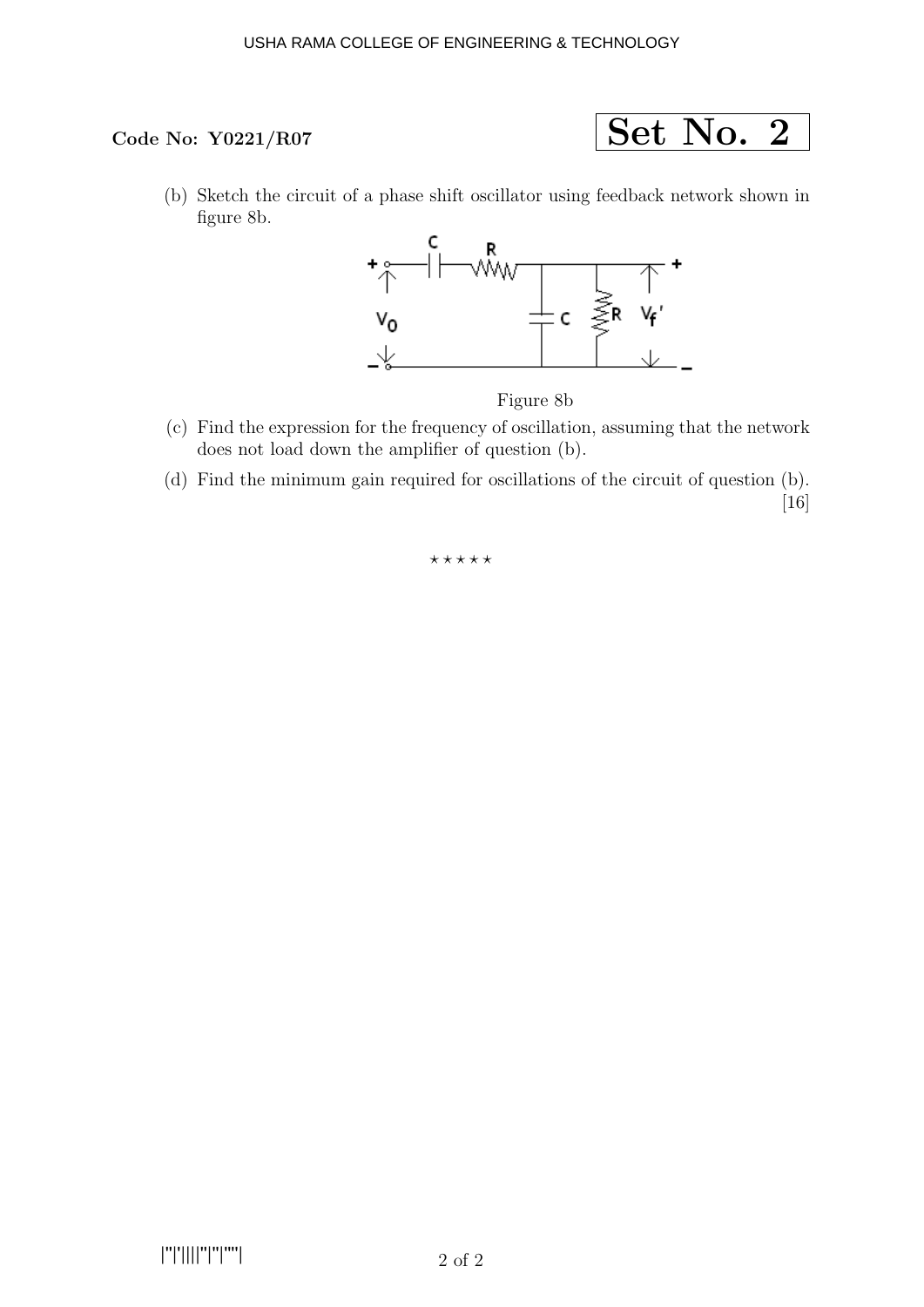# $\text{Code No: } Y0221/\text{R}07$   $\text{Set No. } 3$

## I B.Tech Supplementary Examinations, January 2014 BASIC ELECTRONIC DEVICES AND CIRCUITS (Electrical & Electronics Engineering)

Time: 3 hours and the set of the Max Marks: 80

### Answer any FIVE Questions All Questions carry equal marks  $***$ \*\*

- 1. (a) Draw the schematic diagram of a CRT and explain about the various sections and the materials used.
	- (b) In a CRT, the electrons emitted are accelerated by a potential of 500V. The length of the deflecting plates is 1.3 cm. Distance between the deflecting plates is 0.5 cm. The distance between the centre of the deflecting plates and the screen is 20 cm. Determine the value of electrostatic deflection sensitivity.

 $[8+8]$ 

- 2. (a) Distinguish between zener and Avalanche breakdown mechanisms.
	- (b) Describe the action of PN junction diode and explain how it acts as a switch.
	- (c) Explain the V-I characteristics of a varactor diode.  $[6+5+5]$
- 3. (a) Draw the circuit diagram of a Half wave rectifier. Explain the operation of the circuit with relevant waveforms.
	- (b) A bridge rectifier uses four identical diodes having forward resistance of  $5\Omega$ each. Transformer secondary resistance is 5 ohms and the secondary voltage is 30 V (rms). Determine the dc output voltage for  $I_{dc} = 200$  mA and value of the output ripple voltage. [8+8]
- 4. (a) Compare CB, CE, CC configurations with respect to current gain, voltage gain, input resistance and output resistance.
	- (b) Explain what is meant by early effect in the case of tyransistor and what is its consequences.  $[10+6]$
- 5. (a) Compare the advantages and disadvantages of biasing schemes.
	- (b) Calculate the quiescent current and voltage of collector to base bias arrangement using the following data:  $V_{cc}$  =10V,  $R_b$ =100K $\Omega$ ,  $R_c$ =2K $\Omega$ ,  $\beta$ =50 and also specify a value of  $R_b$  so that  $V_{ce} = 7V.$  [8+8]
- 6. (a) Consider an emitter follower and show that as  $R_e \to \infty$  then  $1 A_v \cong \frac{h_{ie}h_{oe}}{1 + h_{se}}$  $\overline{1+h_{fe}}$ 
	- (b) Draw the small signal model of common drain MOSFET amplifier and define all parameters. [8+8]
- 7. (a) An amplifier has a gain of -100 and a distortion of 8%. What is the effect of introducing negative feedback with feedback factor of 0.05?
	- (b) Find  $A_f$  for a CE stage with an un bypassed emitter resistor. [8+8]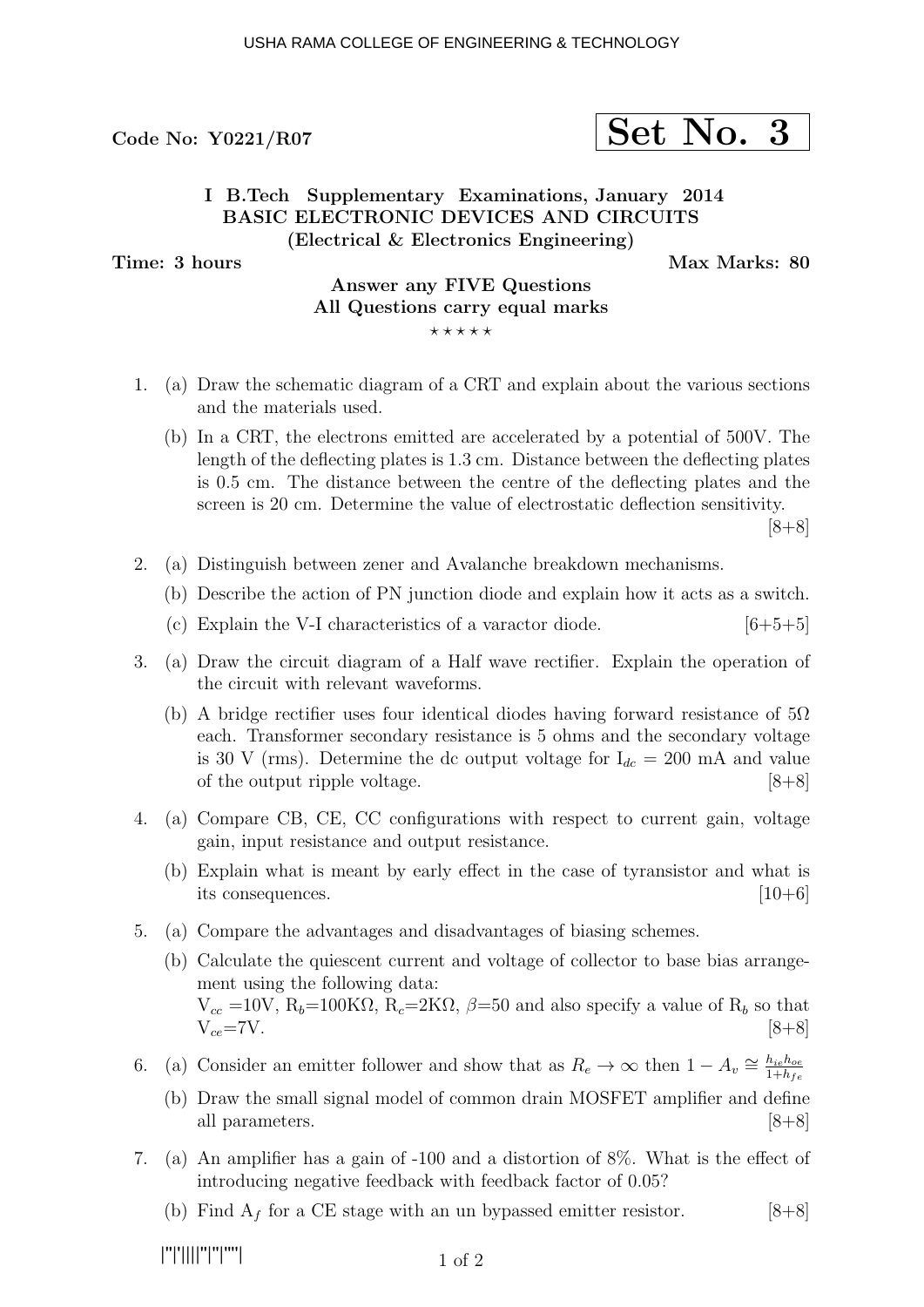# Code No: Y0221/R07  $\qquad \qquad$  Set No. 3

8. (a) Consider the two section RC network shown in figure 8a. Find the  $V_i/V_f$ function, and verify that it is not possible to obtain  $180^0$  phase shift with a finite attenuation.



(b) State the similarities and differences between series and parallel resonance crystal oscillator circuits. [10+6]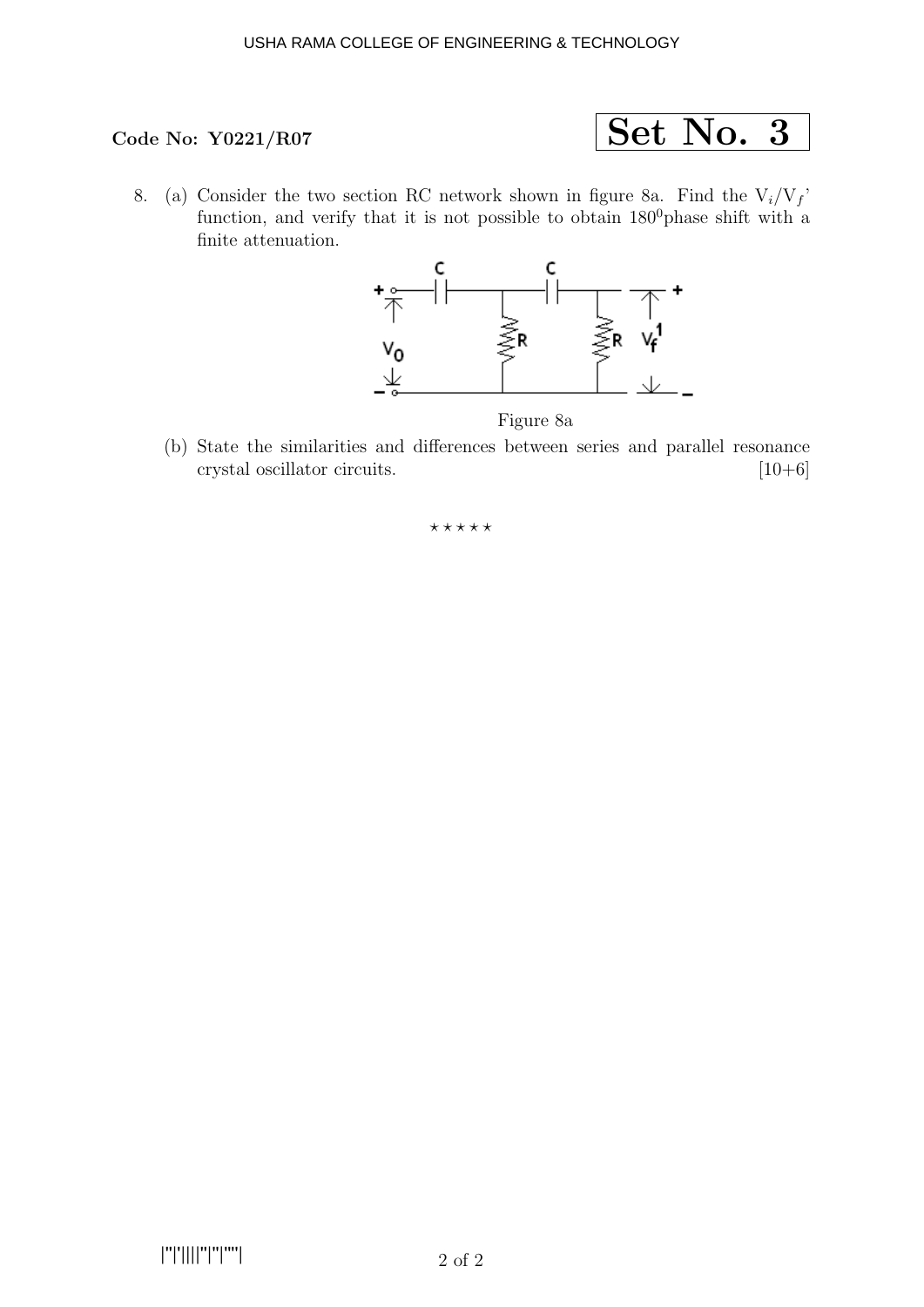# Code No:  $\text{Y}^{0221/\text{R07}}$  Set No. 4

## I B.Tech Supplementary Examinations, January 2014 BASIC ELECTRONIC DEVICES AND CIRCUITS (Electrical & Electronics Engineering)

 $***$ \*\*

Time: 3 hours and the set of the Max Marks: 80

## Answer any FIVE Questions All Questions carry equal marks

- 1. (a) Derive an expression for magnetic deflection sensitivity of C.R.O.
	- (b) An electron is injected with an initial velocity  $V_{ox}$  of  $4 \times 10^6$  m/sec halfway between two large parallel plates 0.5 cm apart. The XZ plane is parallel to the plates. There is a voltage of 200V impressed between the plates, and a magnetic field of 10 mwb/ $m<sup>2</sup>$  perpendicular to the plates, directed from the positive to the negative plate. Where does the electron strike the positive plate and with what velocity? [8+8]
- 2. (a) Derive diode equation and discuss about various parameters involved in the equation.
	- (b) Determine the values of forward current in the case of a p-n junction diode, with I<sub>0</sub>=10 micro amperes.  $V_F = 0.8V$  at T = 300<sup>0</sup>k. Assume silicon diode.  $[10+6]$
- 3. (a) Define the following terms of a half wave rectifier with resistive load:
	- i. Ripple factor
	- ii. Peak inverse voltage
	- iii. Rectification efficiency.
	- (b) A 230 V, 60Hz voltage is applied to the primary of a 5 : 1 step down, center tapped transformer used in a full wave rectifier having a load of 900Ω. If the diode resistance and the secondary coil resistance together has a resistance of 100Ω, determine:
		- i. dc voltage across the load
		- ii. dc current flowing through the load
		- iii. dc power delivered to the load
		- iv. PIV across each diode.
		- v. Ripple voltage and its frequency.  $[6+10]$
- 4. (a) Compare BJT, JFET and MOSFET in all respects.
	- (b) Draw the static characteristics of SCR for different gate currents and explain briefly.  $[8+8]$
- 5. Explain how to minimize the percentage variations in  $I_C$  due to variations in  $I_{CO}$ ,  $V_{BE}$  and  $\beta$  with suitable circuit diagrams. [16]
- 6. (a) Explain the method of evaluating h parameters for a transistor in CB configuration.